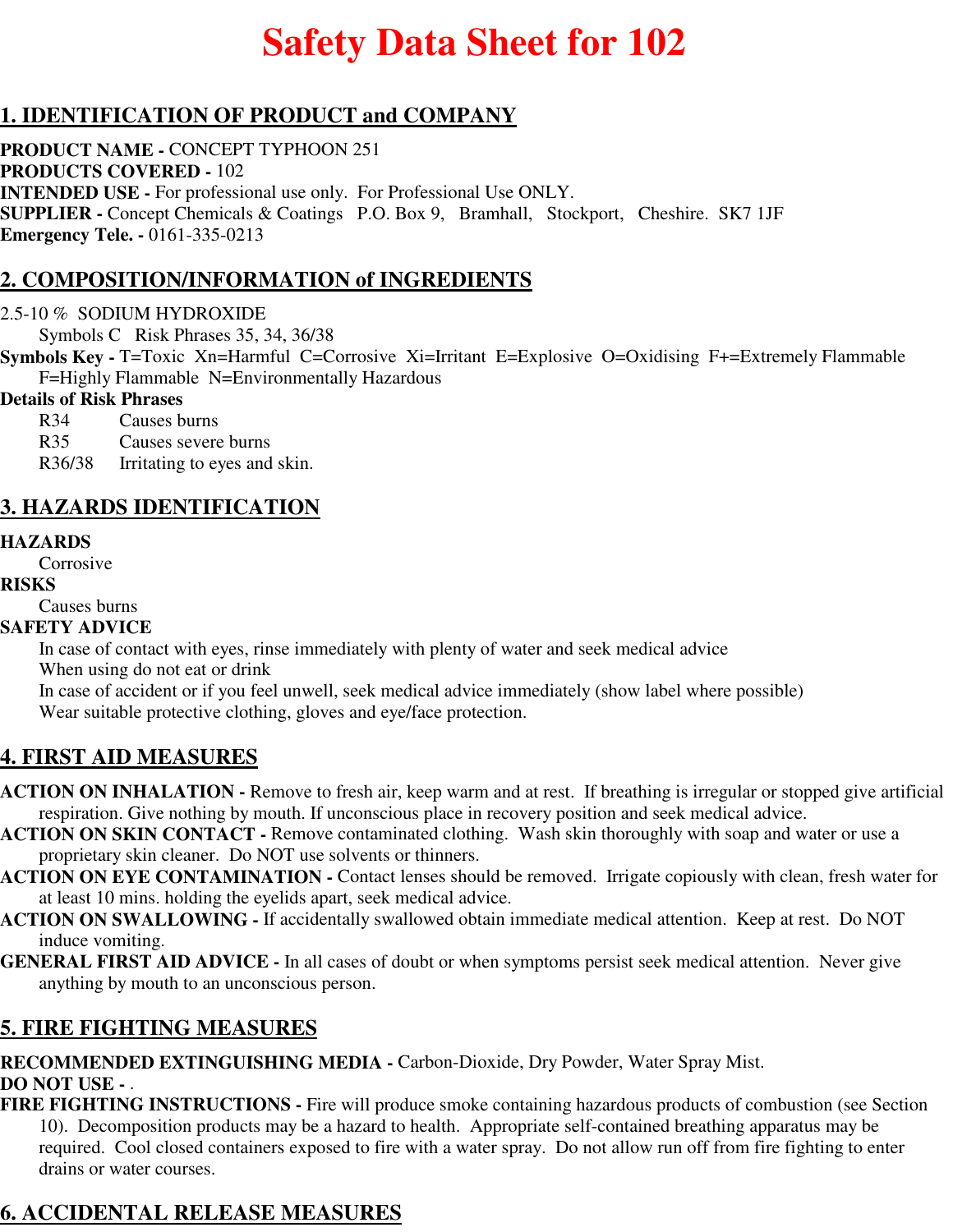Contain and collect spillages with non-combustible absorbent materials e.g. sand, earth and place in suitable container for disposal in accordance with the waste regulations Clean preferably with a detergent, avoid use of solvents. Do not allow to enter drains or water courses. If it does the local water company should be contacted immediately, in case of contamination of streams rivers or lakes the National Rivers Authority Refer to personal protective measures listed in sect. 7&8.

# **7. STORAGE AND HANDLING**

- **STORAGE PRECAUTIONS -** Observe the label precautions. Store between 5 & 25 $\phi$ C in a dry well ventilated place away from sources of heat, ignition and direct sunlight. No smoking. Prevent unauthorised access. Containers which are opened should be properly resealed and kept upright to prevent leakage. Store away from oxidising agents and strongly alkaline and acidic materials. The principles contained in the HSE's guidance note Storage of Packaged Dangerous Substances should be observed when storing this product.
- **HANDLING PRECAUTIONS** Vapours are heavier than air and may spread along floors. They may form explosive mixtures with air. Prevent creation of explosive or flammable mixtures and avoid vapour concs higher than the OEL Do not use in areas where potential sources of ignition exist. Electrical equipment should be protected to the appropriate standard. Use non sparking tools & exclude sources of heat, sparks & flames Keep container tightly closed. Never use pressure to empty, container is not a pressure vessel. Always keep in containers made of the same material as the supply container. Avoid skin & eye contact. For personal protection see Sect.8. Good housekeeping and regular removal of waste materials will minimise risks.

# **8. EXPOSURE CONTROLS AND PERSONAL PROTECTION**

## **OCCUPATIONAL EXPOSURE LIMITS**

SODIUM HYDROXIDE Short Term: 2 mgm/m3 Notation OES

**NOTES -** Sen =Respiratory Sensitizer

OES = Occupational Exposure Standard

MEL = Maximum Exposure Limit

OEL's are from EH40 except where marked SUP which are assigned by the supplier of the substance

- **ENGINEERING PRECAUTIONS** Provide adequate ventilation. Where reasonably practicable this should be achieved by the use of local exhaust ventilation and good general extraction. If extraction methods are insufficient to maintain concentrations of particulates and/or solvent vapours below relevant OEL's, suitable respiratory protective equipment should be worn.
- **GENERAL PRECAUTIONS** All ppe, including rpe, used to control exposure to hazardous substances must be selected to meet the requirements of the COSHH regulations. Hygiene measures: keep away from food, drink and animal feeding stuffs. Wash hands before breaks and at the end of workday.
- **RESPIRATORY PROTECTION** Air fed respiratory equipment should be worn when sprayed if levels cannot be controlled below OEL's and engineering methods cannot be reasonably improved.
- **HAND PROTECTION Full physical protection is best. Seek relevant advice from glove manufacturers. Barrier cream may** be of help but should not be applied after exposure has occurred.

**EYE PROTECTION -** Eye protection designed to protect against liquid splashes should be worn.

**SKIN PROTECTION -** Cotton or cotton/synthetic overalls or coveralls are normally suitable. Grossly contaminated clothing should be removed and the skin washed with soap & water or a proprietary skin cleaner.

# **9. PHYSICAL AND CHEMICAL PROPERTIES**

**Physical State -** LIGHT FLUID **Solubility in Water -** MISCIBLE

# **10. STABILITY AND REACTIVITY**

Stable under the recommended storage & handling conditions (see Sect.7). Keep away from oxidising agents and strongly alkaline and acid materials to prevent the possibility of an exothermic reaction.

# **11. TOXICOLOGICAL INFORMATION**